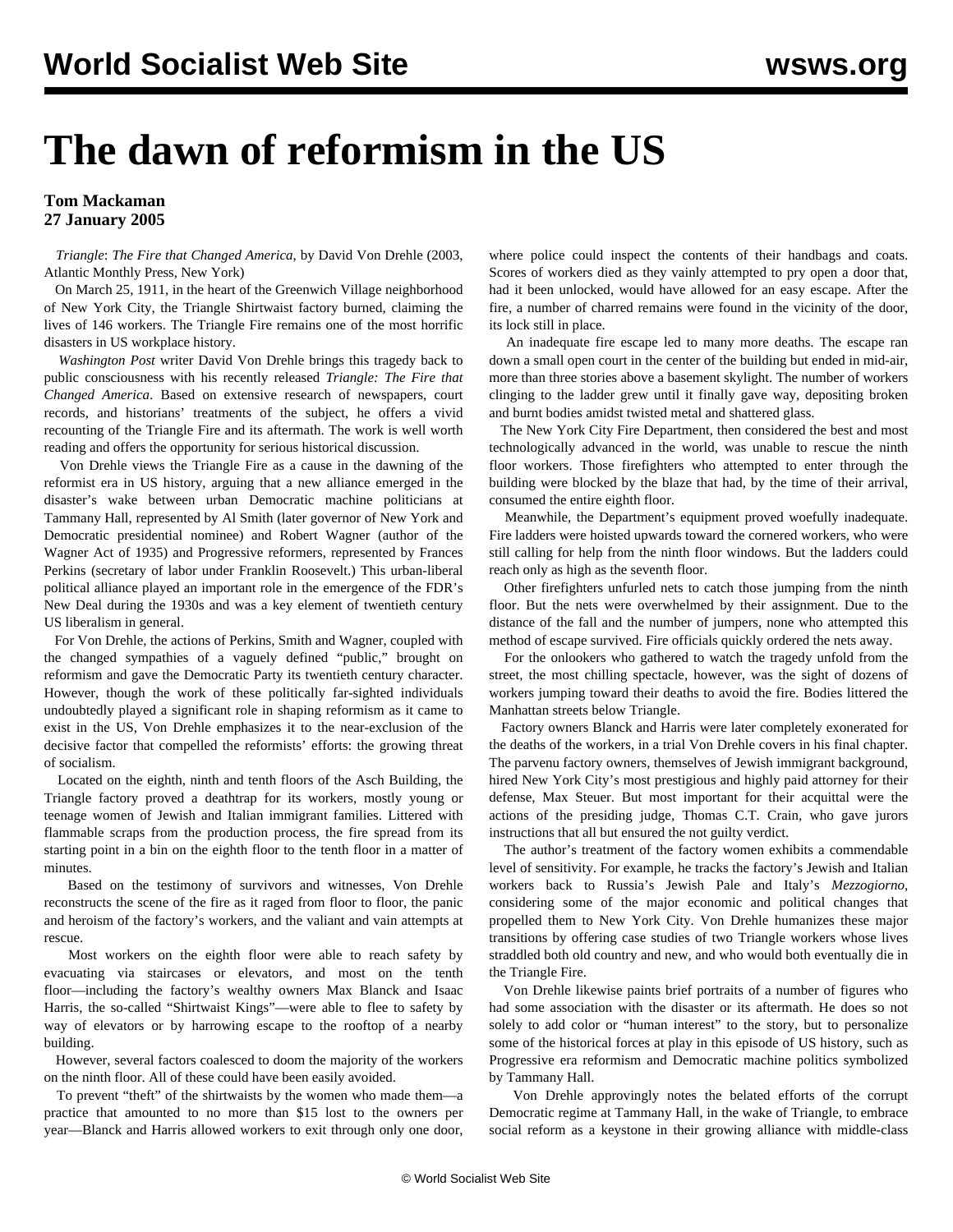progressives. This is portrayed as a noble and shrewd cooperation, ultimately based on a series of decisions made by a few outstanding individuals such as Perkins, Smith and Wagner. However, progressivism specifically, and reformism more generally, are much more complicated in their origins.

 The vague political tendency known as "progressivism" was not merely the innovative new idea of crusading middle-class reformers, but the broad and eclectic reformist response in the US to the profound social crisis of the late nineteenth century. The US—like other industrialized states—had witnessed a protracted deflationary period, lasting from 1873 to 1897 and enveloping two depressions, brought on by constantly diminishing profit returns on the growth of commodity production. The capitalism of the era was characterized by cutthroat competition, dominated by "robber barons" such as Vanderbilt, Gould, Carnegie and Rockefeller.

 Steadily falling profit rates intensified the class struggle in the US, resulting in a period of heightened industrial unrest. It is enough to list the names of only a few of the more famous workers' struggles: the Great Railway Strike of 1877, Haymarket, Homestead, Pullman. Simultaneously, the immense deflationary pressures on farmers had brought about a significant, but ultimately futile, political challenge to the two-party system in the guise of Populism, which was absorbed by the Democratic Party in 1896.

 The political establishment was virtually immobilized by the magnitude of the crisis: between the split Hayes-Tilden election of 1876 and until Republican William McKinley's drubbing of William Jennings Bryan's Democratic/Populist fusion ticket in 1896, presidential elections were decided by razor-thin margins. More troublesome, a broad chasm separated the political establishment from the growing working class. This was confounded by a cultural distance; the great cities such as New York, Chicago and Boston were overwhelmingly populated by foreign-born or the children of foreign-born, and it was the despised political machine that exercised control in the metropolis.

 The Progressive era was the age in which US elites sought to right the capitalist ship by various means, both political and economic. The most characteristic feature of the period was the ascendance of finance capital and the full-fledged emergence of monopoly capitalism. Perhaps the bestknown instance of this is the transformation of Andrew Carnegie's steel empire, along with several lesser competitors, into the massive US Steel, dominated by financiers led by J.P. Morgan.

 As Lenin showed, the transition to monopoly capitalism led inexorably to imperialism. Upon solidifying control of domestic markets, finance capital was compelled to seek markets for its goods overseas. Indeed, by setting up and winning a war with the beleaguered Spanish Empire (which resulted in US control over Cuba, Puerto Rico and the Philippines), through the acquisition of Hawaii and other Pacific possessions, and through the construction of the Panama Canal, the US had emerged as an imperialist power by the turn of the century.

 The notion that progressivism generally acted to combat the power of big business—a misapprehension that Von Drehle seems to operate under—is simply incorrect. Whatever the intentions of this or that individual reformer, Progressive era economic reforms tended to cement, rather than limit, the consolidation of this new economic order.

 However, monopolization of industry, the implementation of new production techniques, the return of business prosperity after 1897 and the turn toward imperialism did not solve the intractable problems of capitalism. After defeating Spain, the US attempt at colonization in the Philippines faced a guerrilla insurgency that required a brutal and costly three-year war to quell, resulting in the deaths of more than 200,000 Filipinos and approximately 4,000 US deaths. Furthermore, the growing global ambitions of US capitalism set it on a collision course with rival imperialist powers, and eventual entry into both WWI and WWII.

 And while a period of relative labor peace seemed to have been achieved, in fact, conditions were being created for a workers' revolt in the late nineteen-teens of far greater dimensions than anything seen in the nineteenth century. This was based especially on the meteoric growth in the numbers of unskilled industrial workers, a section of the working class heavily made up of international, "new immigrant" workers from eastern and southern Europe, such as the Jewish and Italian workers of the Triangle factory.

 Though Von Drehle includes the New York City garment workers' strike of 1909, "The Uprising of 20,000," as part of the same story as the Triangle fire, he largely presents that strike and Triangle in terms of their ability to nurture middle-class support and trigger reform. As Von Drehle puts it, "The challenge for the strikers was to get New York to pay attention to the mistreatment of poor immigrants" (page 52). In other words, Von Drehle posits that the only viable avenue for the working class is an appeal to liberalism, rather than the perspective of independent political action.

 In fact, The Uprising of 20,000 was but one crucial struggle in the midst of a massive upsurge of the working class both in the US and internationally. Major struggles of immigrant garment workers would soon follow those of New York City: in Chicago, in Lawrence, Massachusetts, and in Paterson, New Jersey, to name but a few important examples. The struggles in New York and Chicago gave birth to new "industrial unions"—the International Ladies Garment Workers Union (ILGWU) and the Amalgamated Clothing Workers of America (ACWA). Meanwhile, the strikes in Lawrence and Paterson were led by the revolutionary syndicalist Industrial Workers of the World (IWW), which began to compete with the AFL for the allegiance of industrial workers. The upsurge in working class militancy that had begun in the textile industry soon spread to every sector of the US economy, culminating in 1919 with major strikes in the steel and coal industries that witnessed hundreds of thousands workers involved in bitter and violent struggles.

 Events in the US were affected incalculably after 1917 by the Russian Revolution—which established the first workers' state. Meanwhile, nearly every major industrial country experienced similar eruptions from below after the war, even "victorious" France and Britain. In Italy, workers occupied factories, butfor want of effective leadership were unable to move toward a consolidation of a workers' state during the "two red years." In Germany, a workers' revolution failed to consolidate power due to the active treachery of the Social Democrats and the trade unions.

 This is the historical context that must be considered to understand progressivism, and later the New Deal. The progressive-reformist milieu, of which Frances Perkins was an example, sought to ameliorate the conditions of the US working class in order to avert revolutionary change. Reformists sought to hold out the prospect of reforms in order to prevent the development of an independent political challenge to capitalism by the working class, and to keep the working class movement confined within the framework of the two-party system.

 Von Drehle presents Tammany's role in the reforms enacted after Triangle as a mysterious change of heart on the part of machine boss Charles F. Murphy. Prior to that, city Democrats had played a consistently antagonistic role toward political reform. This is of central importance, because Tammany's embrace of progressive-reform was a key element in the emergence of twentieth century liberalism.

 The urban political machine, of which Tammany Hall was the *sine qua non*, was the social mechanism, the political power broker, that mediated between federal power and US capitalism, on the one hand, and the urban, immigrant working class, on the other.

 Big-city politics were notoriously corrupt and functioned according to a system of patronage: votes were bought, political offices and police commissions sold, and most city jobs doled out according to political loyalty, and along racial and national lines in order to divide the working